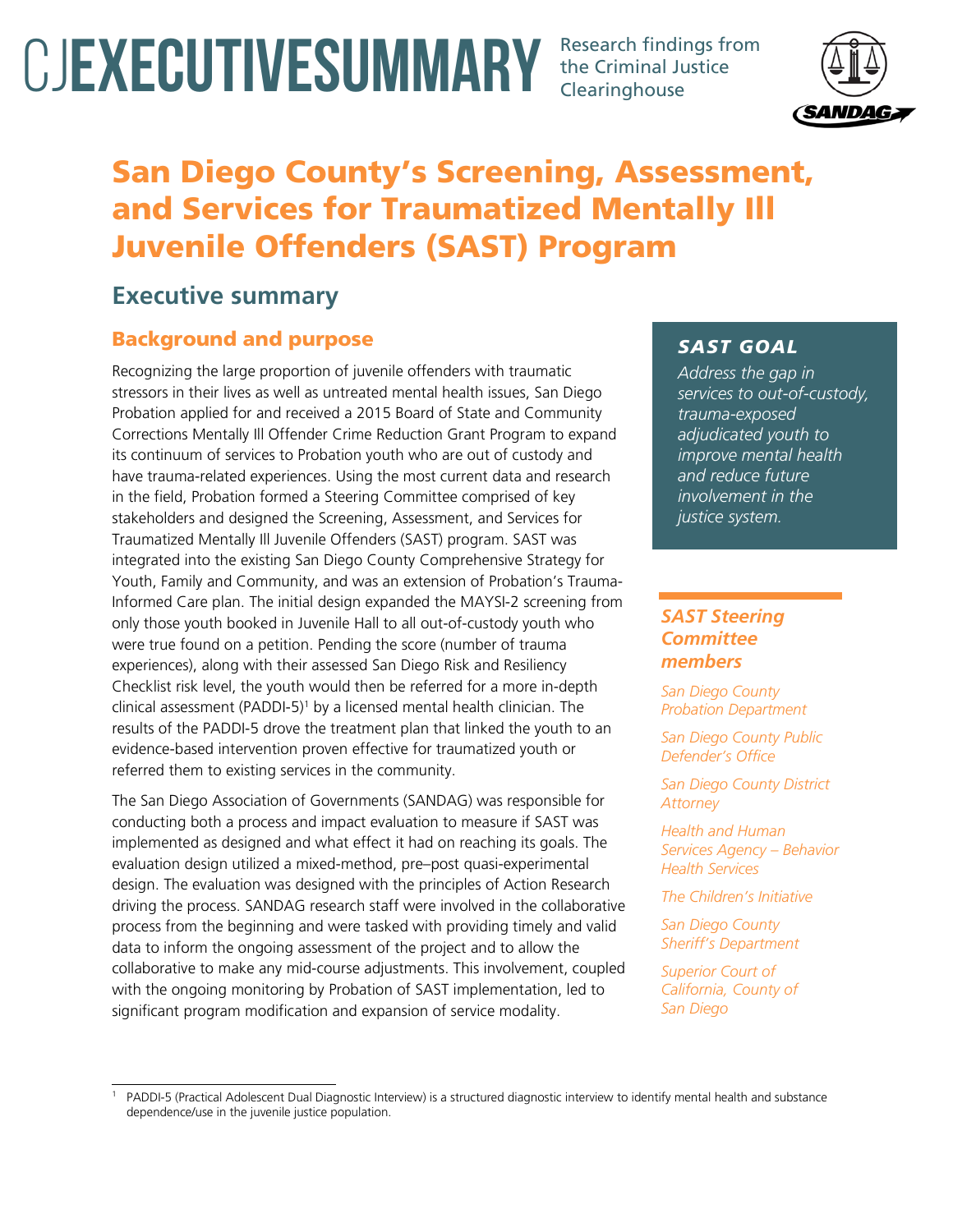# SAST goals and program modification

The goals of SAST were to expand Probation's existing system of care by creating a program grounded in evidence-based practices and intended to better identify and address trauma-related symptoms to reduce youth's involvement in the justice system.

The SAST model involved a MAYSI-2 screening at the time of true finding, which would lead to a connection with a clinical provider who would conduct the PADDI-5 assessment. The result of the PADDI-5 would drive a treatment plan to include one of three SAST Evidence-Based Interventions (EBI):

- 1. **Seeking Safety**: An evidence-based treatment model that addresses the co-occurring diagnoses of post-traumatic stress disorder (PTSD) and substance abuse.
- 2. **Trauma Focused-Cognitive-Based Therapy (TF-CBT)**: An evidence-based treatment model to help children and adolescents recover from trauma and trauma-related symptoms.
- 3. **Cognitive-Based Therapy (CBT)**: An evidence-based psychological treatment that aims to change negative behaviors by helping youth understand how their thinking affects their behavior.

The assessment also could assist in reconnecting with treatment for youth who had private insurance or used to be in treatment, referrals to other needed services, or a referral to the EBI Multi-Systemic Therapy provided by San Diego Unified School District for youth who live within its district boundaries.





However, after careful monitoring of MAYSI-2 scores and enrollment numbers, along with reasons for non-enrollment (e.g., family had private insurance), program staff and Steering Committee members made several adjustments to the SAST model to broaden its scope and reach. The first action was to adjust eligibility criteria to lower the threshold and expand the potential target population (Figure 2).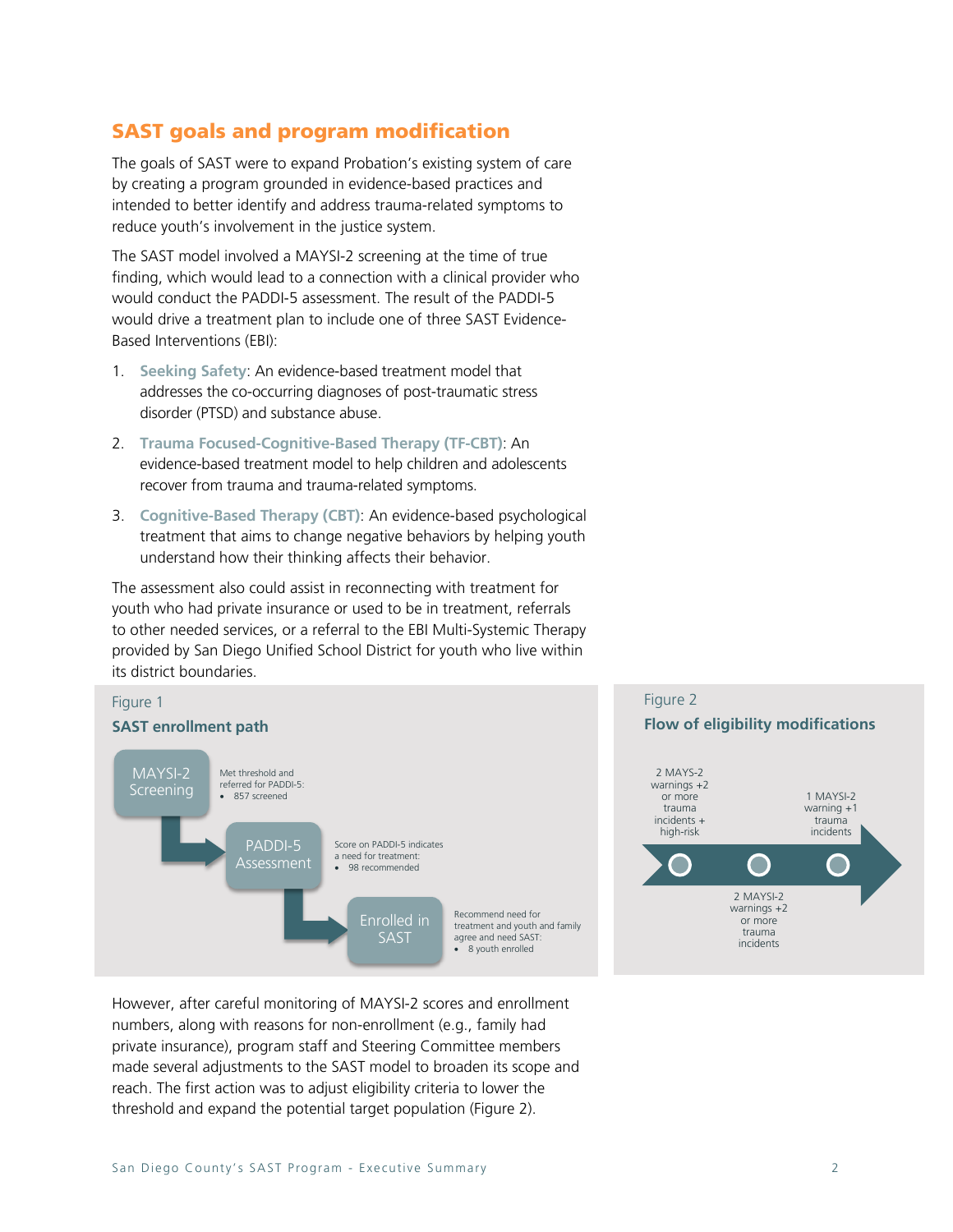Even with these changes, after 18 months of implementation, the enrollment numbers continued to be low, prompting Probation and the Steering Committee to make significant mid-course adjustment to SAST. In addition to the original model (renamed Classic), two additional modalities were created.

#### *Enhanced SAST service model program description*

- 1. **TARGET services out-of-custody**. TARGET is a Substance Abuse and Mental Health Services Administration (SAMHSA) evidence-based program2 that provides education about the impact of complex traumatic stress on the brain's stress response system and strengths-based practical skills for resetting the trauma-related alarm/survival reactions that occur in complex PTSD. The program can be delivered to a group, an individual, or a family (in-home), with Probation choosing the group mode. Youth detained in Juvenile Hall who are assessed as benefiting from more intensive trauma-informed supports while in custody are enrolled in Trauma Response Unit (TRU) and begin TARGET groups (4 out of the 12 modules are offered). While TRU was designed to include a plan to connect youth to TARGET upon release to finish the program in the community, this key step was never put in place. This break in service was identified as a gap that SAST could fill and was consistent with the original intention of the grant to address trauma-exposed youth. SAST was thus expanded to provide TARGET services throughout the five regions of San Diego County through existing Community Based Organization (CBO) partners. Youth who were either exiting TRU, identified by the Court as needing assessment and services, and/or had a MAYSI-2 assessment score that indicated a need were referred to TARGET services provided by one of the newly contracted CBOs.
- 2. **Service Navigators embedded in regional Probation offices**. The third branch of the expanded service model was to co-locate a mental health clinician in four Probation Offices throughout the region (North, South, Central, and East) to assist Probation Officers (POs) in assessing and referring youth who may have unmet mental health needs to appropriate services. The clinicians worked closely with the supervising PO to either help create the initial Probation case plan upon release from institutions and/or to be a resource for the supervising PO and the youth in the community if the youth was not thriving. The clinician also provided individual and group treatment to the youth and/or family in the community or in their homes, thereby expanding the web of possible mental health supports to youth under Probation supervision. Furthermore, the clinician was able to assist youth and families in accessing additional services (e.g., substance use treatment, public benefits) as needed.

In addition to serving families, SAST also aimed to address any racial and ethnic disparities by addressing gaps in mental health services and by providing training to Probation staff on implicit and cultural bias.

### *Expanded target population and service modalities*

#### **Classic SAST***:*

*Out-of-custody youth assessed as in need of trauma-related mental health treatment*

#### **TARGET***: Youth*

*involved in the TRU, housed in the institutions, or in the community who have unmet trauma needs will continue or start TARGET services in the community*

#### **Service Navigators***:*

*Youth under probation supervision in the community and in need of assessment and possible mental health support*

<sup>&</sup>lt;sup>2</sup> SAMHSA's National Register of Evidence-based Programs and Practices (7/15/2014), available at https://www.cttntraumatraining.org/uploads/4/6/2/3/46231093/target.pdf.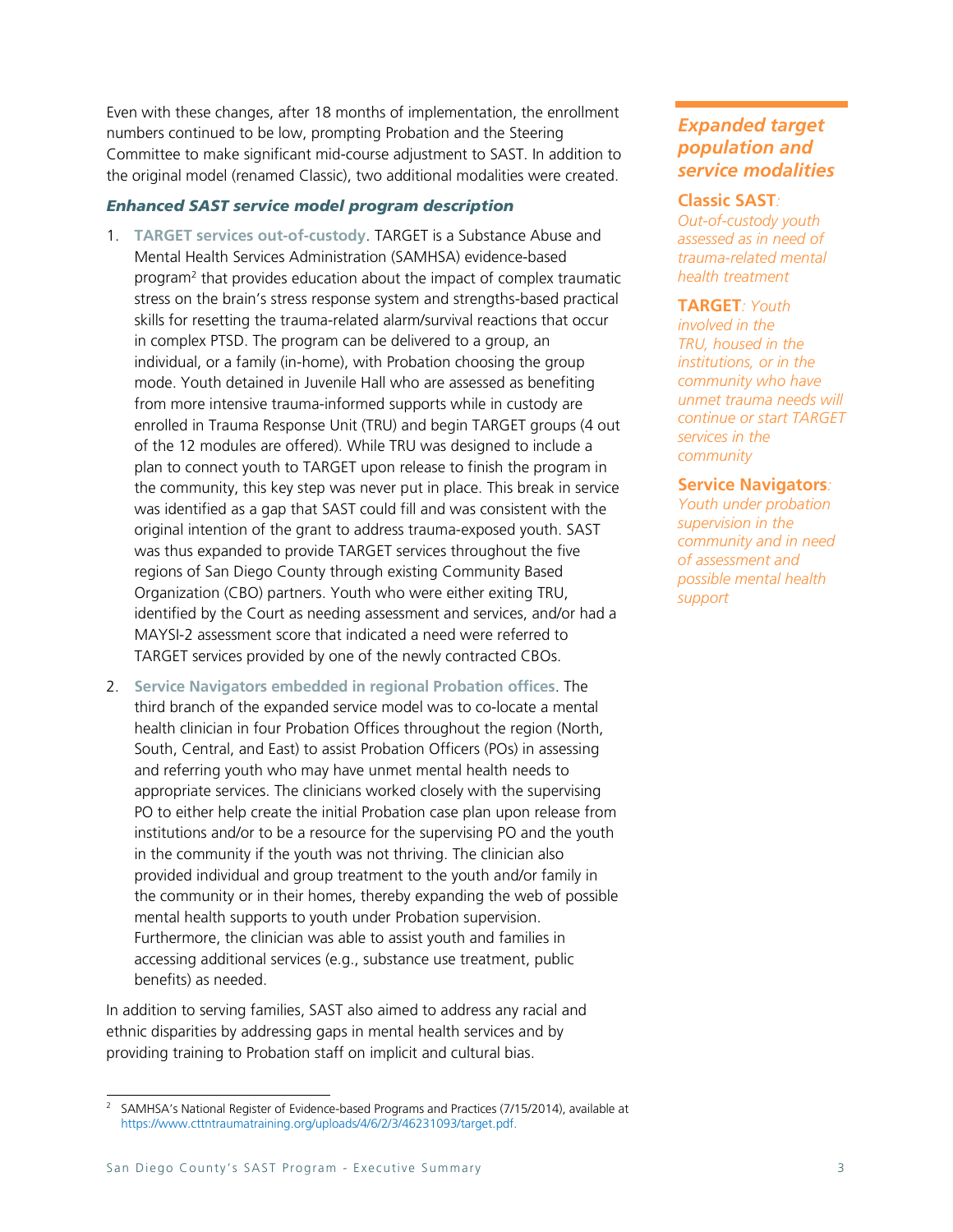## Participant characteristics

Between February 17, 2016, and June 30, 2018, a total of 241 youth (32 youth received both TARGET and Service Navigator services) were enrolled in one of the three SAST program components, with Classic enrolling 8 youth, Service Navigators serving 107, and 158 referred to TARGET.



A review of the youth's prior criminal history showed that a large proportion had recent contact with the system. Specifically, about one half (49%) had been arrested within the six months prior to entering SAST, 23 percent had an institutional commitment, and two thirds (66%) had been detained (for a median of 39 days [range 1-166]). More than one third were assessed as either High (34%) or Medium (37%) risk for recidivism, and a smaller proportion as Low risk (29%).

#### Figure 4

#### **Risk level of SAST participants**

| High risk | <b>Medium risk</b> | Low risk |
|-----------|--------------------|----------|
| $34\%$    | <b>37%</b>         | 29%      |

Given the different pathways to SAST and the different program component, the demographics and risk levels varied by program.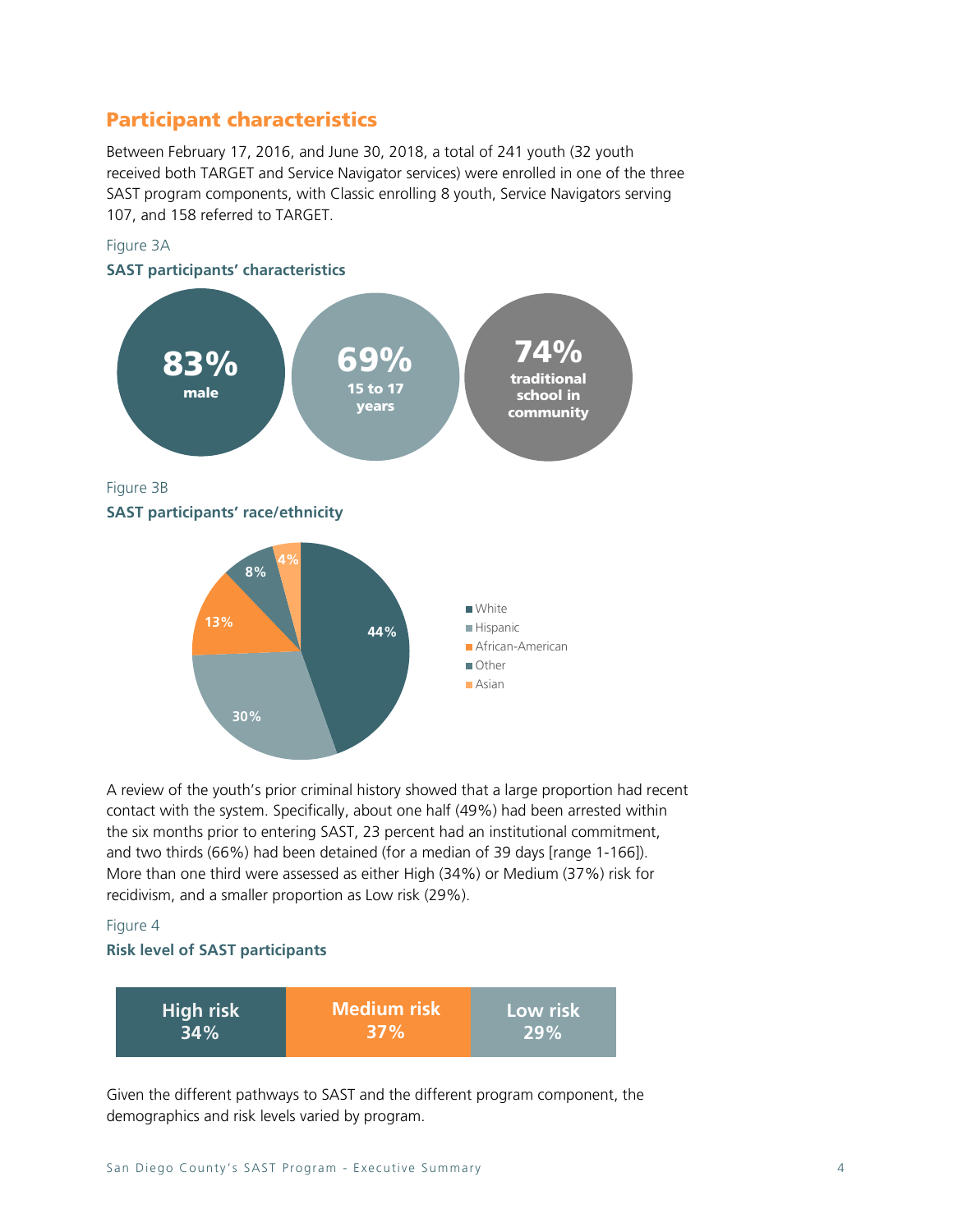#### *SAST*

Overall, SAST had several notable accomplishments as well as challenges that it had to address.

#### ACCOMPLISHMENTS

- The local juvenile justice system instituted a system change to administer the MAYSI-2 to all out-ofcustody youth with a true finding, resulting in 857 youth who would otherwise not have been screened. Of these youth, 27 percent met the threshold to receive a trauma-focused assessment (i.e., PADDI-5), 54 percent received a PADDI-5, and 83 percent, or 98 youth, were recommended for some type of mental health support (Figure 1).
- The SAST Steering Committee and partners used the data to closely monitor implementation and made modifications throughout the implementation process.
- In response to not enrolling the expected number of youth and having a clear understanding of why, Probation expanded the original program design to include additional trauma-focused components: TARGET and the co-location of Service Navigators in regional Probation Offices. These two additions broadened the trauma support net to trauma-exposed youth exiting the institutions and/or supervised by Probation in the community.
- Overall, the majority of youth (79%) remained crime-free during their program participation. Specifically, 15 percent had a new arrest, 2 percent had a true finding, and 8 percent had a new commitment.
- Probation conducted one implicit bias training involving 79 staff to help address RRED.

#### PROBLEMS/CHALLENGES

- The assumptions underlying the implementation of SAST were not borne out by the data, and therefore the expected target numbers were not met. Only 8 youth were enrolled in the original SAST model.
- There were several Probation leadership changes over the course of the grant, which created a challenge to providing consistent monitoring of services and delayed modifying the program. As a result of these challenges, few SAST participants exited the program in time to allow for the needed 6- and 12-month follow-up periods to pass. Specifically, only 11 participants had 6-month follow-up data and 4 had been out long enough to collect data 12-months post-exit.
- The reduced number of youth served during the beginning of the grant and the focus on modifying the program model were barriers to addressing RRED at a systemwide level.

#### SOLUTIONS

- Steering Committee members reexamined the system to identify any other service gaps in meeting the trauma and mental health needs of adjudicated youth.
- The result of the inquiry led to an enhanced SAST model with implementation of TARGET and Service Navigators.
- Contracts with existing CBOs were expedited and services were delivered throughout the County (North, South, Central, and East).
- The evaluation limited its recidivism analysis to the time period youth participated in the program (i.e., during).
- Probation has committed to reexamining factors contributing to RRED through a three-year contract with a research partner.

#### **Type of justice contact during program participation**

- 
- 15% had a new arrest 2% had a new true finding
- 
- 
- 8% had a new commitment 8% were detained for median of 54 days

# 79%

SAST youth remained crimefree during program participation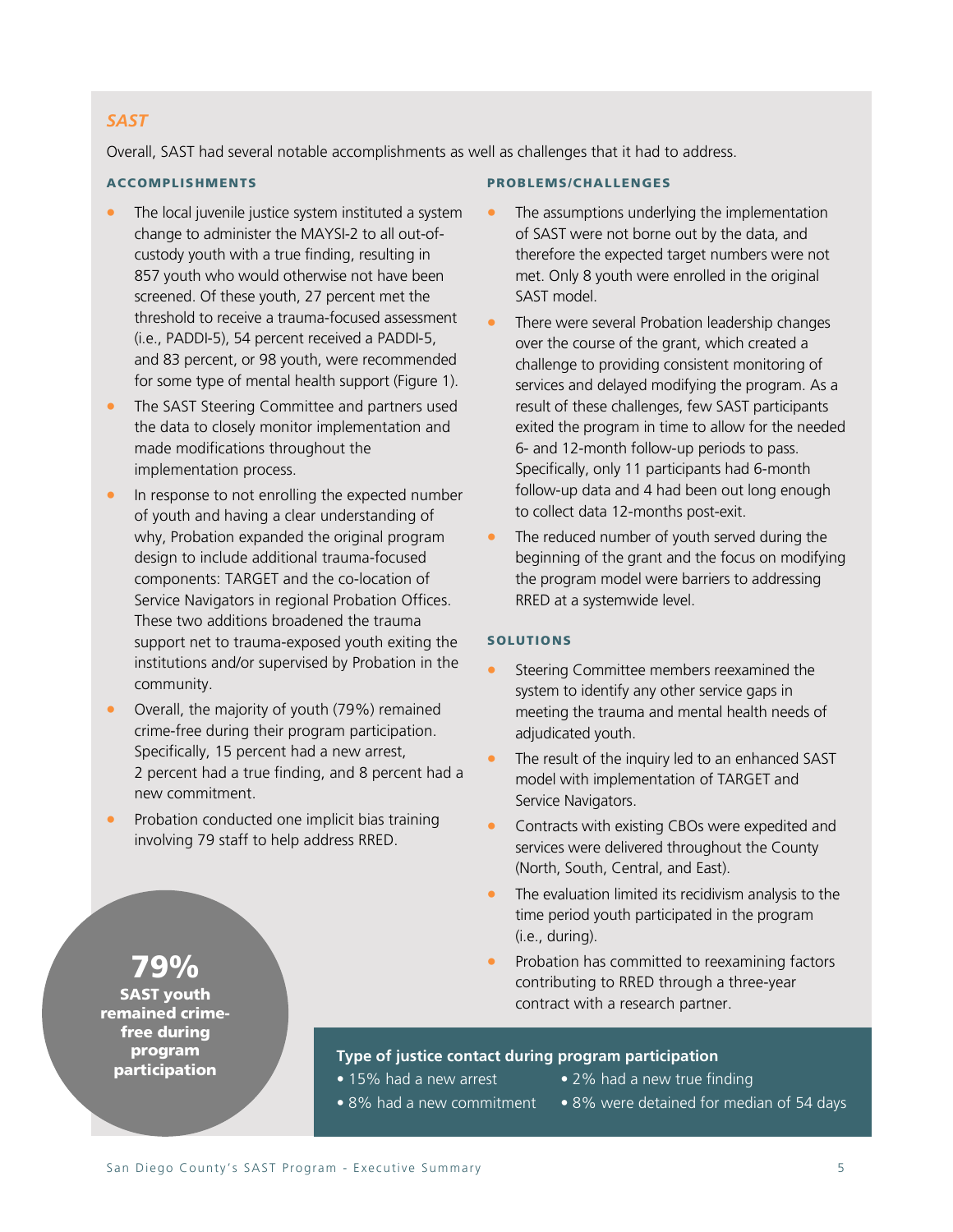#### *Classic*

While each of the program components contributed to the overall SAST accomplishments, each also had their own successes.

#### ACCOMPLISHMENTS

- Co-located the mental health clinician at Juvenile Probation Center to improve attrition from Court to appointment, thereby increasing the percentage of youth who received the PADDI-5 assessment.
- Discovered that more youth had access to services through private insurance and/or involvement in existing treatment than previously believed, thereby increasing the awareness of the population and its needs.
- All eight participants remained crime-free during the program.

#### PROBLEMS/CHALLENGES

#### SOLUTIONS

- Expanded services to out-of-custody youth.
- Not as many youth needed the services as originally designed, so the program did not meet its intended numbers.

#### *Service Navigators*

#### ACCOMPLISHMENTS

- 107 youth were referred to Service Navigators and around 8 out of 10 (89%) received a needs evaluation and more than three quarters (77%) had a case plan developed.
- The median number of contacts by Service Navigator was 10 (range 2 to 72), which included attempts to contact the youth and family as well as collateral contacts with Probation (65%), mental health providers (28%), and/or the youth's school (17%).





*SOURCE: Service Navigator Program Treatment Tracking Form, June 2018*

*SOURCE: Service Navigator Program Treatment Tracking Form, June 2018*

- 71 youth received a referral for services, of which 35 percent attended their first appointment.
- Three quarters of youth either completed the program successfully (56%) or made satisfactory progress (19%).
- Eighty-six percent (86%) of participants remained crime-free in the during period.

#### PROBLEMS/CHALLENGES

 $\bullet$ None noted